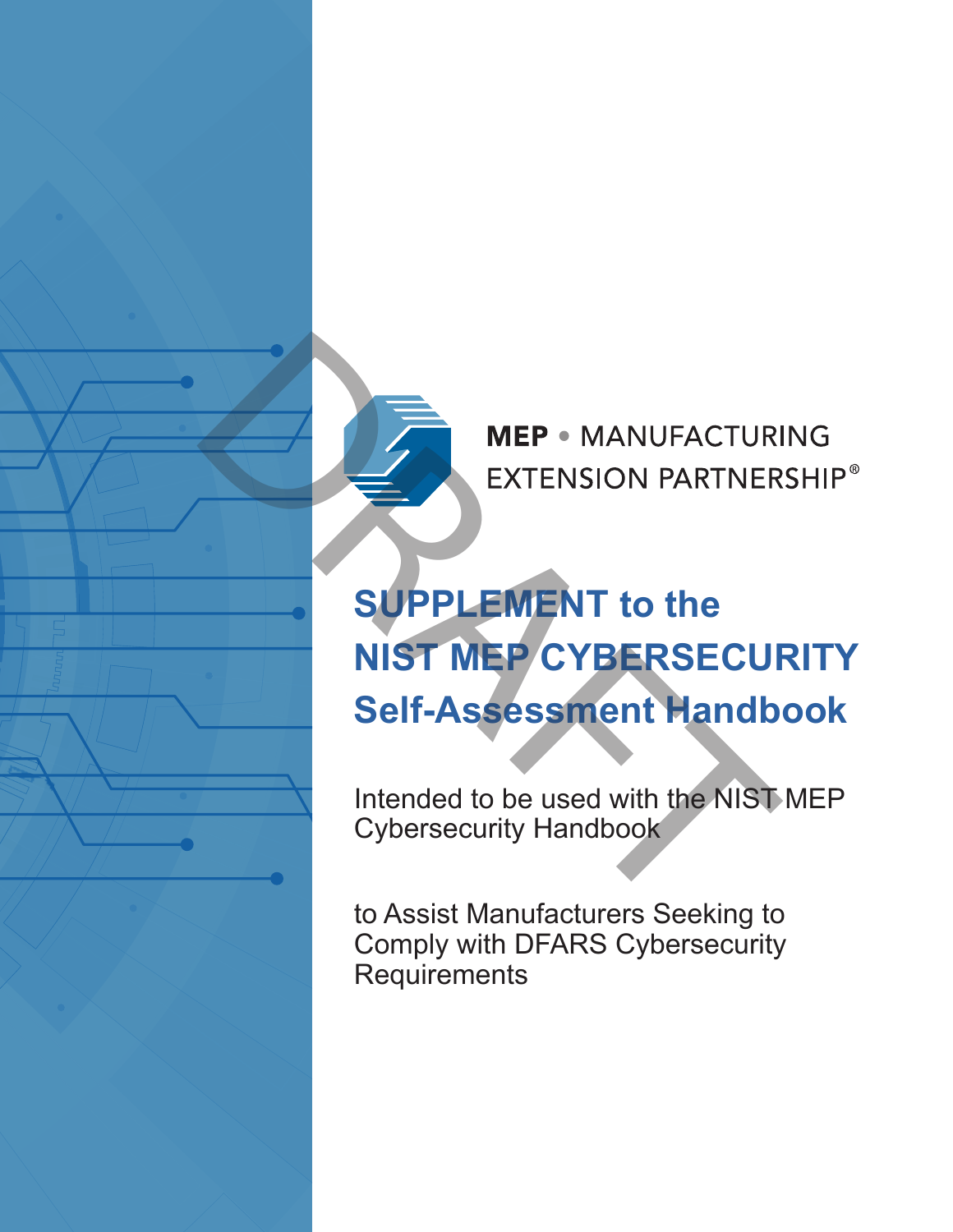## **Disclaimer**

The contents of this Supplement are offered as guidance only. NIST and NIST MEP do not make any warranty or representation, expressed or implied, with respect to the accuracy, completeness, or usefulness of the information contained in this Supplement, or that the use of any information, methods, or processes described in this Supplement may not infringe on privately owned rights; nor assume any liabilities with respect to the use of, or for damages resulting from the use of, any information method or process described in this Supplement. The Supplement does not reflect official views or policy of NIST. Mention of trade names or commercial products does not constitute endorsement or recommendation of use by NIST.

This Supplement has been produced by NIST MEP technical staff and is intended for use by MEP Center staff in conjunction with the NIST MEP Cybersecurity Self-Assessment Handbook [\(http://tinyurl.com/cybersecurity](http://tinyurl.com/cybersecurity-assess-handbook)[assess-handbook](http://tinyurl.com/cybersecurity-assess-handbook)) specifically to assist U.S. manufacturers who supply products within supply chains for the DOD and who must ensure adequate security by implementing NIST SP 800-171 as part of the process for ensuring compliance with DFARS clause 252.204-7012, "Safeguarding Covered Defense Information and Cyber Incident Reporting".

#### http://www.acq.osd.mil/dpap/dars/dfars/html/current/252204.htm#252.204-7012

This Supplement includes mention of official DOD policies and regulations that are part of the aforementioned DFARS clause. Such mention is public domain information and does not constitute any policy statements or regulatory enforcement by NIST.

busine trace paramy of multiplant (Scale of [D](http://www.acq.osd.mil/dpap/dars/dfars/html/current/252204.htm#252.204-7012)efense Information and Cyber Christopher Christopher Christopher Christopher Christopher Christopher Christopher Christopher Christopher Christopher Christopher Christopher Chri NIST is a non-regulatory agency of the U.S. Department of Commerce; as such, NIST makes no claims that use of this Handbook will satisfy the regulatory requirements of DOD in conjunction with DFARS. Compliance with the DFARS can only be satisfied through approval by the DOD in conjunction with official DFARS requirements. All matters relating to the DFARS should be directed to the DOD in conjunction with the requirements of DFARS clause 252.204-7012. Additional information about the DFARS can be obtained at

http://www.acq.osd.mil/dpap/pdi/docs/ControlledTechnicalInformation\_FAQ.pdf

For internal MEP National Network use only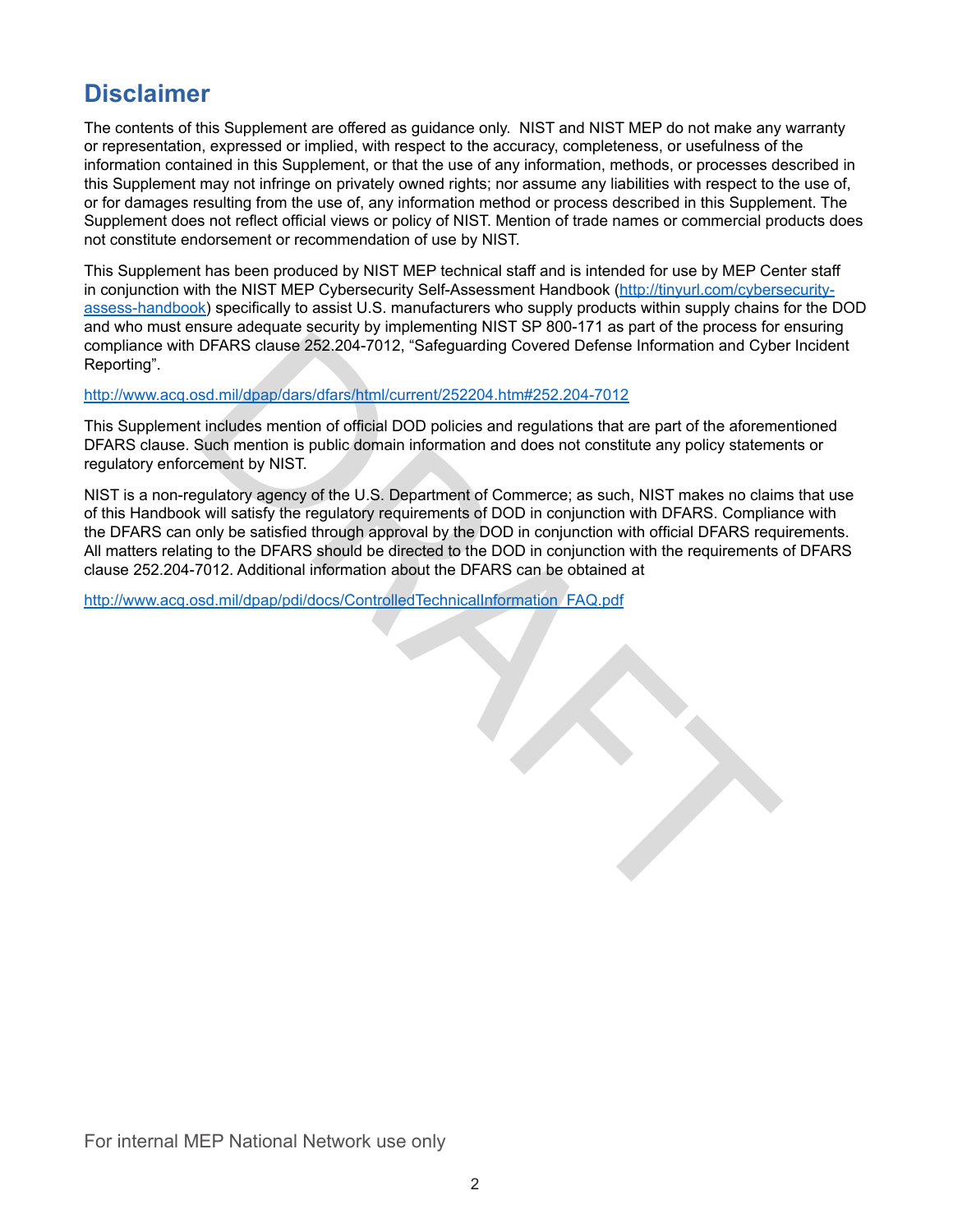### **Introduction**

This Supplement to the Self-Assessment Handbook for Assessing NIST SP 800-171 Security Requirements in response to DFARS Cybersecurity Requirements provides additional guidance to be used with the Handbook. This Supplement focuses on information needed by manufacturers who are seeking to comply with the Defense Federal Acquisition Regulation Supplement (DFARS) clause 252.204-7012 "Safeguarding Covered Defense Information and Cyber Incident Reporting."

This Supplement should be used in conjunction with the subject Handbook, which provides a step-by-step guide to assessing a small manufacturer's information system against the security requirements in NIST SP 800-171 rev 1 "Protecting Controlled Unclassified Information in Nonfederal Systems and Organizations"

[http://nvlpubs.nist.gov/nistpubs/SpecialPublications/NIST.SP.800-171r1.pdf](http://nvlpubs.nist.gov/nistpubs/SpecialPublications/NIST.SP.800-171r1.pdf )

This Supplement provides useful information about the DFARS cybersecurity requirements, along with a 3-step process that manufacturers can follow to assist in their path toward compliance with DFARS.

#### **What is DFARS requirement?**

Clause 252.204-7012 of the DFARS requires defense contractors and subcontractors to do the following:

- 1. Provide adequate security to safeguard covered defense information that resides on or is transiting through a contractor's internal information system or network
- 2. Report cyber incidents that affect a covered contractor information system or the covered defense information residing therein, or that affect the contractor's ability to perform requirements designated as operationally critical support
- 3. Submit malicious software discovered and isolated in connection with a reported cyber incident to the DOD Cyber Crime CenterIf requested, submit media and additional information to support damage assessment
- 4. If requested, submit media and additional information to support damage assessment
- 5. Flow down the clause in subcontracts for operationally critical support, or for which subcontract performance will involve covered defense information

t provides useful information about the DFARS cypersecurity requirements, along with<br>undacturers can follow to assist in their path toward compliance with DFARS.<br>S requirement?<br>Tot2 of the DFARS requires defense contractor For specific details about cybersecurity requirements within DFARS clause 252.204-7012, users of this Supplement should refer to the DFARS clause, as well as the Frequently Asked Questions and other information that has been published by the DOD and that is available at http://www.acq.osd.mil/dpap/dars/dfars/html/ [current/252204.htm#252.204-7012.](http://www.acq.osd.mil/dpap/dars/dfars/html/current/252204.htm#252.204-7012.)

#### **What is the purpose of DFARS clause 252.204-7012?**

DFARS clause 252.204-7012 was structured to ensure that controlled unclassified DOD information residing on a contractor's internal information system is safeguarded from cyber incidents, and that any consequences associated with the loss of this information are assessed and minimized via the cyber incident reporting and damage assessment processes. In addition, by providing a single DOD-wide approach to safeguarding covered contractor information systems, the clause prevents the proliferation and safeguarding of controlled unclassified information clauses and contract language by the various entities across DOD.

#### **What is "adequate security"?**

The DFARS requires that contractors and their subcontractors employ "adequate security." This means that protective measures are employed that are commensurate with the consequences and probability of loss, misuse, or unauthorized access to, or modification of information. Contractors should implement, at a minimum,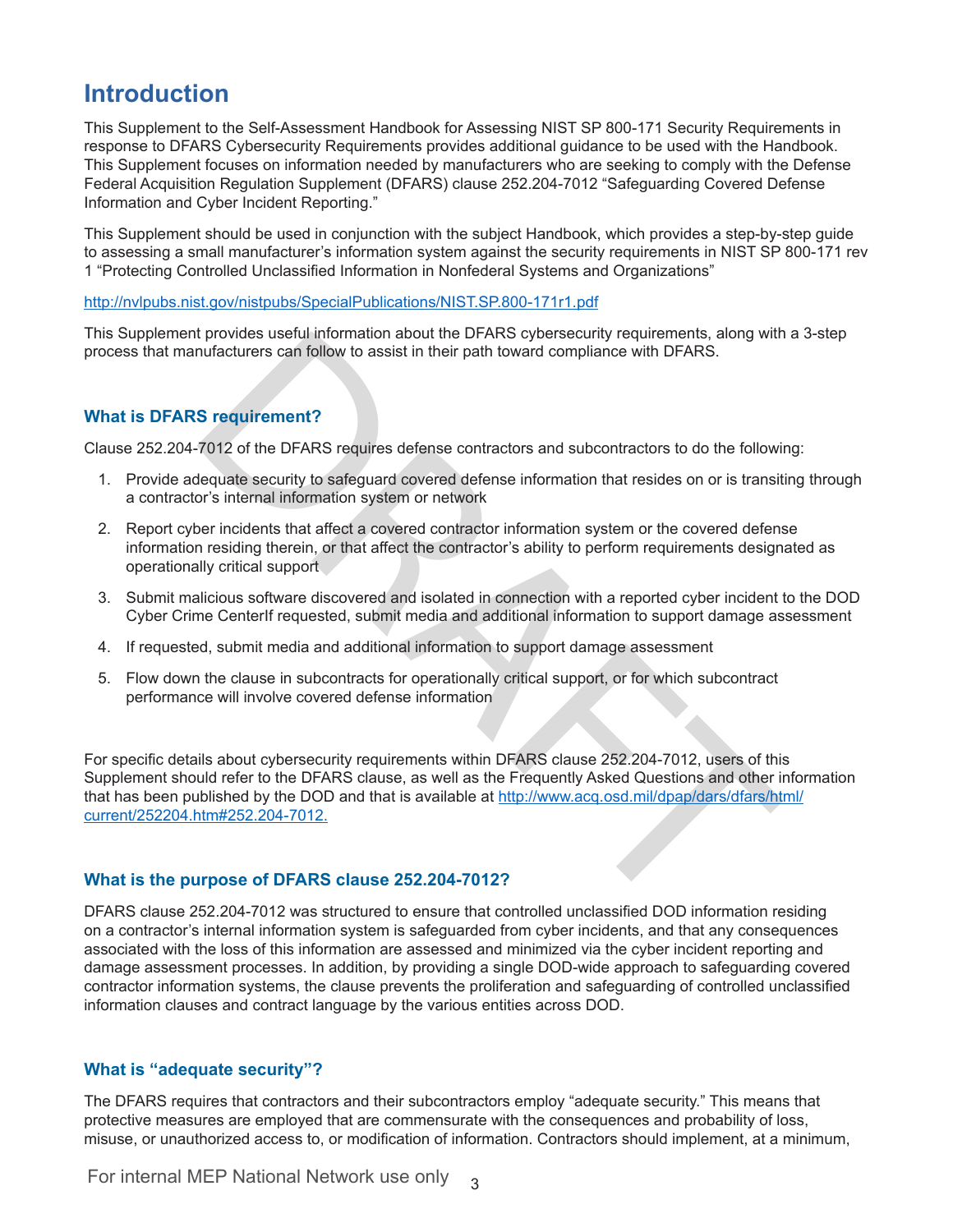the security requirements in National Institute of Standards and Technology Special Publication 800-171 rev 1, "Protecting Controlled Unclassified Information in Nonfederal Information Systems and Organizations." Contractors are obligated to rapidly report (within 72 hours of discovery) any cyber incident that affect the covered contractor's information system, covered defense information, or the contractor's ability to provide operationally critical support. In addition, the reporting obligations require that contractors isolate and capture, if possible, an image of the malicious software (e.g., worm, virus, etc.) and provide access to covered contractor information systems and other information if requested by the DOD.

#### **What is a "Covered contractor information system"?**

DFARS 252.204-7012(a) defines "covered contractor information system" as "an unclassified information system that is owned, or operated by or for, a contractor and that processes, stores, or transmits covered defense information." A covered contractor information system is specifically an ''unclassified'' information system. A covered contractor information system requires safeguarding in accordance with 252.204-7012(b) because performance of the contract requires that the system process, store, or transmit covered defense information.

#### **When and how should DFARS clause 252.204-7012 flow down to subcontractors?**

DFARS clause 252.204-7012 flows down to subcontractors without alteration, except to identify the parties, when performance will involve operationally critical support or covered defense information. Per 252.204-7012(m) (1), the prime contractor shall determine if the information required for subcontractor performance retains its identity as covered defense information, thus necessitating flow-down of the clause. You should consult with your contracting officer if clarification is required. The DoD's emphasis is on the deliberate management of information requiring protection. Prime contractors should minimize the flow down of information requiring protection.

Flow down is a requirement of the terms of the contract with the Government, which should be enforced by the prime contractor to be in compliance with these terms. If a subcontractor does not agree to comply with the terms of DFARS Clause 252.204–7012, then covered defense information shall not be on that subcontractor's information system.

#### **When is DFARS clause 252.204-7012 required in contracts?**

overed contractor information system is specifically an "unclassified" information system requires safeguarding in accordance with 252.204-7012(b) becombed the contract requires that the system process, store, or transmit DFARS clause 252.204-7012 is required in all solicitations and contracts, including solicitations and contracts using Federal Acquisition Regulation (FAR) part 12 procedures for the acquisition of commercial items. The clause is not required for solicitations and contracts solely for the acquisition of Commercial Off the Shelf (COTS) items. COTS is a commercial item that has been sold in the commercial marketplace in substantial quantities, and is offered to the government in a contract or subcontract without modification. Procurements solely for the acquisition of COTS items are extremely unlikely to involve covered defense information or operationally critical support.

Commercial items include COTS and other commercial items that are or are about to be available in the marketplace. These products can also be modified to meet Government requirements. If a commercial item must be modified to meet Government requirements, such modifications may require the use and safeguarding of covered defense information, or the resulting service could be operationally critical for DoD. When the acquisition of commercial items involves covered defense information, such as in some cases when commercial items, services, or offerings are tailored to meet a customer's requirement, DFARS clause 252.204-7012 will apply to commercial items involving covered defense information.

The clause is not required to be applied retroactively, but that does not preclude a contracting officer from modifying an existing contract to add the clause.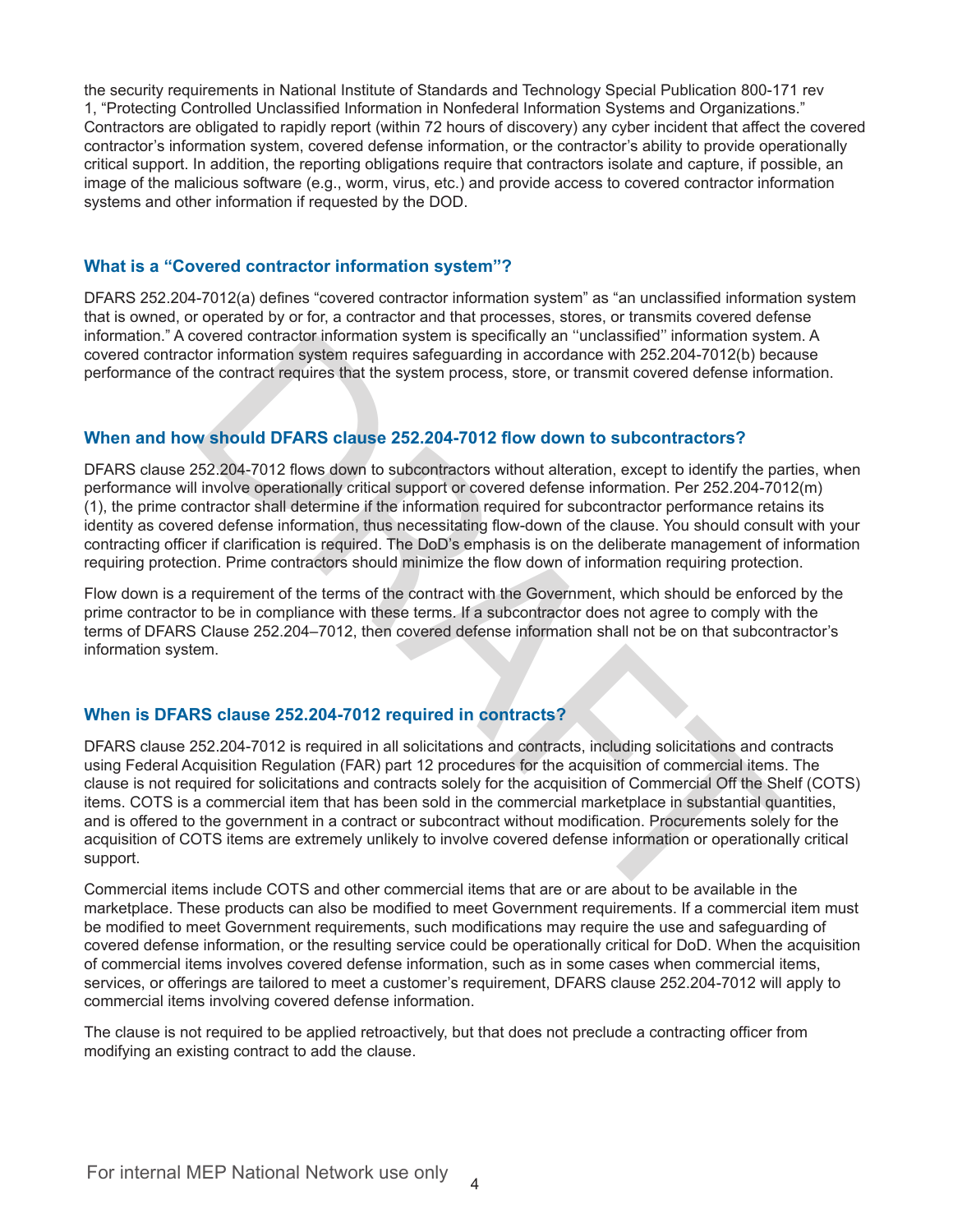#### **What does this DFARS cybersecurity requirement mean?**

This requirement is an "included clause" in defense contracts. By signing a defense contract, the contractor agrees to comply with the contract terms. DFARS 252.204.7012 applies to information systems that process, store, or transmit Controlled Unclassified Information (CUI) provided by or developed for the DoD. CUI is information that law, regulation, or governmentwide policy requires to have safeguarding or disseminating controls, excluding information that is classified under Executive Order 13526, Classified National Security Information, December 29, 2009, or any predecessor or successor order, or the Atomic Energy Act of 1954, as amended.

Executive Order 13556 "Controlled Unclassified Information" (the Order), establishes a program for managing CUI across the Executive branch and designates the National Archives and Records Administration (NARA) as Executive Agent to implement the Order and oversee agency actions to ensure compliance. The Archivist of the United States delegated these responsibilities to its Information Security Oversight Office (ISOO).

22 "Controlled Unclassified Information" was issued by ISOO to establish policy for agafeguarding, disseminating, marking, decontrolling, and disposing of CUI, self-inspected and other facets of the Program. The rule affec 32 CFR Part 2002 "Controlled Unclassified Information" was issued by ISOO to establish policy for agencies on designating, safeguarding, disseminating, marking, decontrolling, and disposing of CUI, self-inspection and oversight requirements, and other facets of the Program. The rule affects Federal executive branch agencies that handle CUI and all organizations (sources) that handle, possess, use, share, or receive CUI – or which operate, use, or have access to Federal information and information systems on behalf of an agency.

*Examples of CUI include: Controlled Technical Information, Export Control Information, and DoD Critical Infrastructure Security Information.* 

Examples of technical information include research and engineering data, engineering drawings, and associated lists, specifications, standards, process sheets, manuals, technical reports, technical orders, catalog-item identifications, data sets, studies and analyses and related information, and computer software executable code and source code.

Export control information could include dual use items; items identified in export administration regulations, international traffic in arms regulations and the munitions list; license applications; and sensitive nuclear technology information.

DoD Critical Infrastructure Security Information could include information regarding the securing and safeguarding of explosives, hazardous chemicals, or pipelines, related to critical infrastructure or protected systems owned or operated on behalf of the DoD, including vulnerability assessments prepared by or on behalf of the DoD, explosives safety information (including storage and handling), and other site-specific information on or relating to installation security.

For additional information visit the National Archives CUI webpage: https://www.archives.gov/cui

#### **What do contractors need to do to ensure compliance and when does this apply?**

Defense contractors are **REQUIRED** by DFARS to provide adequate security on all covered contractor information systems. To provide adequate security, defense contractors must implement, at a minimum, the following information security protections: NIST SP 800-171, as soon as practical, but *not later than December 31, 2017*.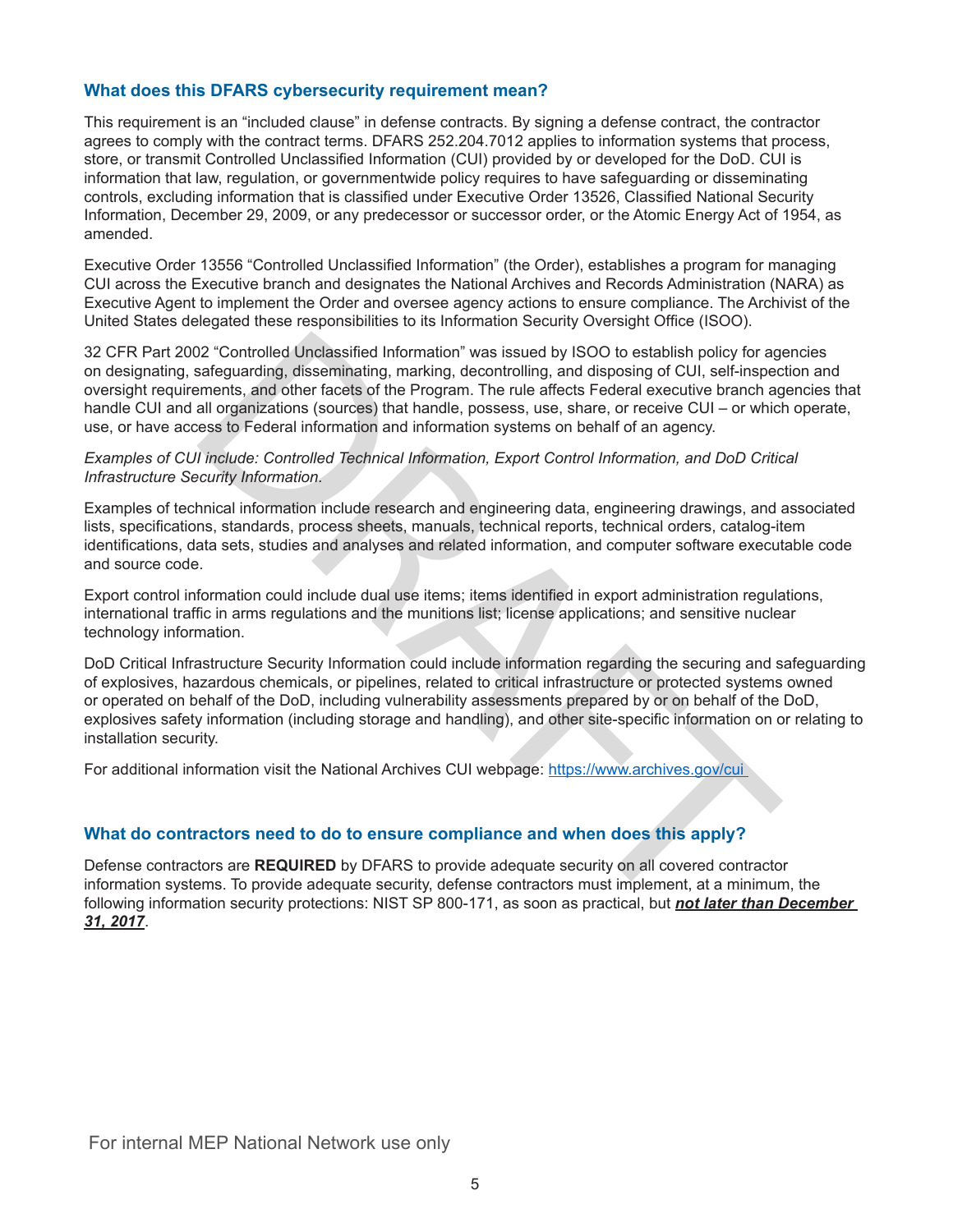#### **What is NIST SP 800-171 and how does a manufacturer implement it?**

NIST Special Publication 800-171 was developed by NIST to further its statutory responsibilities under the Federal Information Security Modernization Act (FISMA) of 2014, 44 USC § 3541 et seq., Public Law (P.L.) 113-283. The publication is titled, "Protecting Controlled Unclassified Information in Nonfederal Information Systems and Organizations," NIST SP 800-171 Revision 1, available at [http://nvlpubs.nist.gov/nistpubs/SpecialPublications/](http://nvlpubs.nist.gov/nistpubs/SpecialPublications/NIST.SP.800-171r1.pdf) [NIST.SP.800-171r1.pdf](http://nvlpubs.nist.gov/nistpubs/SpecialPublications/NIST.SP.800-171r1.pdf)

NIST SP 800-171 provides federal agencies with recommended requirements for protecting the confidentiality of controlled unclassified information (CUI):

- 1. when the CUI is resident in nonfederal information systems and organizations;
- 2. when the information systems where the CUI resides are not used or operated by contractors of federal agencies or other organizations on behalf of those agencies; and
- 3. where there are no specific safeguarding requirements for protecting the confidentiality of CUI prescribed by the authorizing law, regulation, or governmentwide policy for the CUI category or subcategory listed in the CUI Registry.

NIST SP 800-171 requirements apply to all components of nonfederal information systems and organizations that process, store, or transmit CUI, or provide security protection for such components. A nonfederal information system is a system that does not meet the criteria for a federal system.

The CUI requirements are intended for use by federal agencies in contractual vehicles or other agreements established between those agencies and nonfederal organizations. This includes the DOD and is resident within DFARS clauses that apply to defense contracts.

For ease of use, the NIST SP 800-171 security requirements are organized into 14 families. The Self- Assessment Handbook is organized based on these 14 families.

|                                                                                                                                                                                                                                                                                                     | agonoico or othor organizationo on bonían or those agonoico, and |                                                                                                                                                                                                                    |
|-----------------------------------------------------------------------------------------------------------------------------------------------------------------------------------------------------------------------------------------------------------------------------------------------------|------------------------------------------------------------------|--------------------------------------------------------------------------------------------------------------------------------------------------------------------------------------------------------------------|
| 3 <sub>1</sub>                                                                                                                                                                                                                                                                                      | the CUI Registry.                                                | where there are no specific safeguarding requirements for protecting the confidentiality of CUI pr<br>by the authorizing law, regulation, or governmentwide policy for the CUI category or subcategory             |
| NIST SP 800-171 requirements apply to all components of nonfederal information systems and organization<br>that process, store, or transmit CUI, or provide security protection for such components. A nonfederal infor<br>system is a system that does not meet the criteria for a federal system. |                                                                  |                                                                                                                                                                                                                    |
|                                                                                                                                                                                                                                                                                                     | DFARS clauses that apply to defense contracts.                   | The CUI requirements are intended for use by federal agencies in contractual vehicles or other agreement<br>established between those agencies and nonfederal organizations. This includes the DOD and is resident |
|                                                                                                                                                                                                                                                                                                     | Handbook is organized based on these 14 families.                | For ease of use, the NIST SP 800-171 security requirements are organized into 14 families. The Self-Ass                                                                                                            |
| the Handbook.                                                                                                                                                                                                                                                                                       |                                                                  | For each family, a brief overview is provided. Table 1 below lists the security requirement families address                                                                                                       |
| <b>FAMILY</b>                                                                                                                                                                                                                                                                                       |                                                                  | <b>FAMILY</b>                                                                                                                                                                                                      |
|                                                                                                                                                                                                                                                                                                     | <b>Access Control</b>                                            | <b>Media Protection</b>                                                                                                                                                                                            |
|                                                                                                                                                                                                                                                                                                     | Awareness and Training                                           | <b>Personnel Security</b>                                                                                                                                                                                          |
| Audit and Accountability                                                                                                                                                                                                                                                                            |                                                                  | <b>Physical Protection</b>                                                                                                                                                                                         |
| <b>Configuration Management</b>                                                                                                                                                                                                                                                                     |                                                                  | <b>Risk Assessment</b>                                                                                                                                                                                             |
| Identification and Authentication                                                                                                                                                                                                                                                                   |                                                                  | <b>Security Assessment</b>                                                                                                                                                                                         |
|                                                                                                                                                                                                                                                                                                     | Incident Response                                                | Systems and Communications Protection                                                                                                                                                                              |
| Maintenance                                                                                                                                                                                                                                                                                         |                                                                  | System and Information Integrity                                                                                                                                                                                   |
|                                                                                                                                                                                                                                                                                                     |                                                                  |                                                                                                                                                                                                                    |

Table 1. NIST SP 800-171 Security Requirement Families

The security requirement with the original numbering scheme from 800-171 is listed throughout the Handbook.

NIST SP 800-171 assumes that small manufacturers currently have IT infrastructures in place, and it is not necessary to develop or acquire new systems to handle CUI. Most small manufacturers have security measures to protect their information which may also satisfy the 800-171 security requirements. A variety of potential security solutions can be implemented to satisfy the security requirements. There is no single security solution, each small manufacturer will need to understand their operating environment and apply the security requirements to meet their situation. Small manufacturers may not have the necessary organizational structure or resources to satisfy every security requirement. It is perfectly acceptable to implement alternative, but equally effective, security measures to satisfy a security requirement.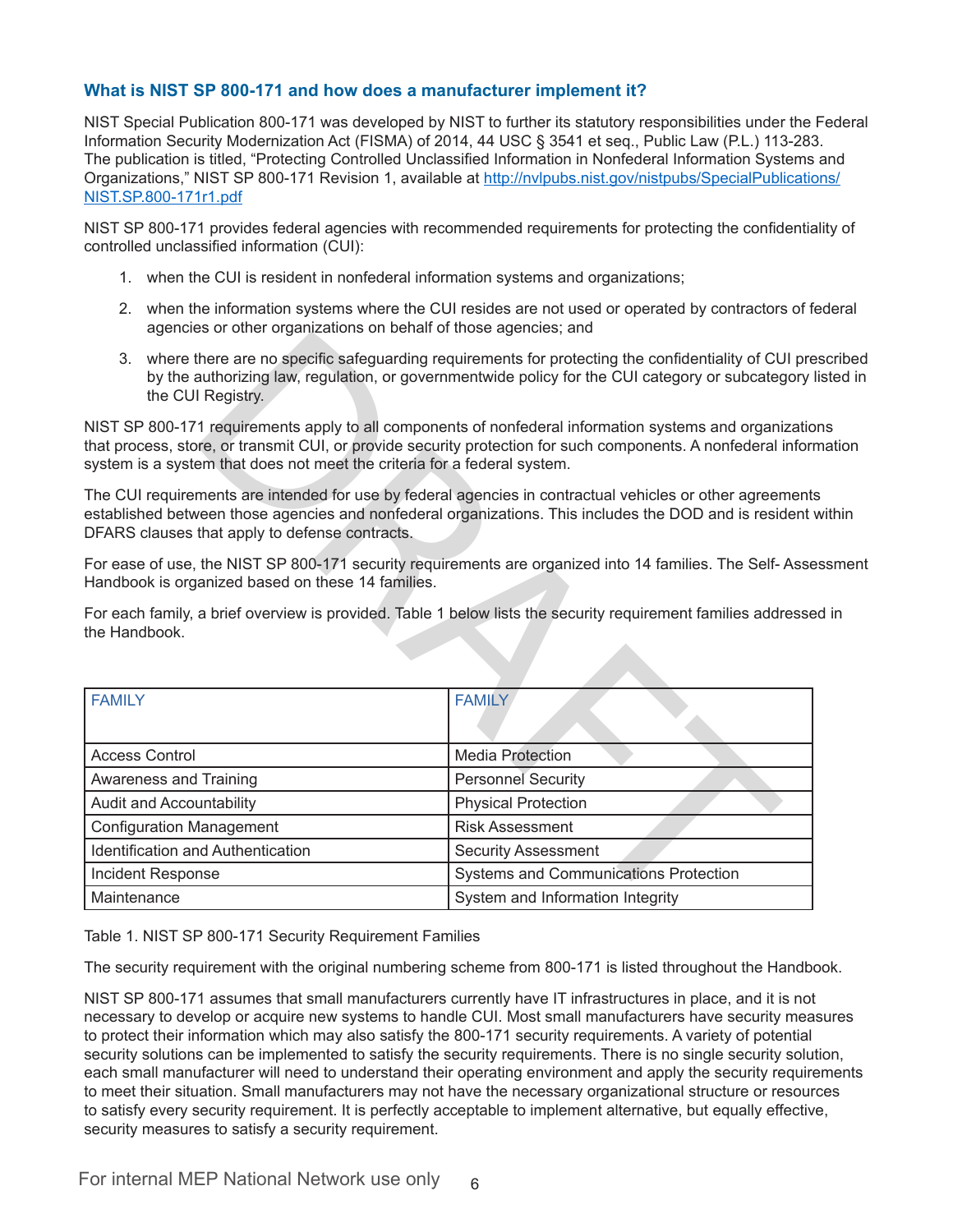# **NIST MEP Three Step Approach to Adequate Cybersecurity and Complying with DFARS**

NIST MEP has developed a Three Step Approach to assessing information systems against the security requirements in NIST SP 800-171 and working toward the demonstration of compliance to the DFARS.

The outputs of the Three Step Approach will provide the evidence to demonstrate compliance with the DFARS. Full compliance is only achieved when the DoD Contracting Officer or Prime Contractor have fully reviewed and approved the Three Step Approach outputs.



*Figure 1. Three Step Approach to Adequate Cybersecurity*

# **STEP 1** | DEVELOP A SYSTEM SECURITY PLAN

Manufacturers should develop a system security plan, which describes how the 800-171 security requirements are met or how the company plans to meet the requirements. The system security plan describes:

- the system boundary;
- the operational environment;
- how the security requirements are implemented; and
- the relationships with or connections to other systems.

Companies should develop plans of action that fully describe how any unimplemented security requirements will be met and how any planned mitigations will be implemented. Companies can document the system security plan and plan of action as separate or combined documents and in any chosen format.

The System Security Plan required by 800-171 (requirement 3.12.4), and any associated plans of action connected to that system security plan, are the mechanisms to provide evidence that demonstrate implementation of NIST SP 800-171.

Once the Systems Security Plan has been developed, it should be submitted to the DoD Contracting Officer or Prime contractor for review and approval, along with the Security Assessment Report and Plan of Action (Steps 2 and 3). In some cases, the DoD Contracting Officer may request review by the DoD Chief Information Officer (CIO). The DOD CIO may need clarification or additional information before granting final approval.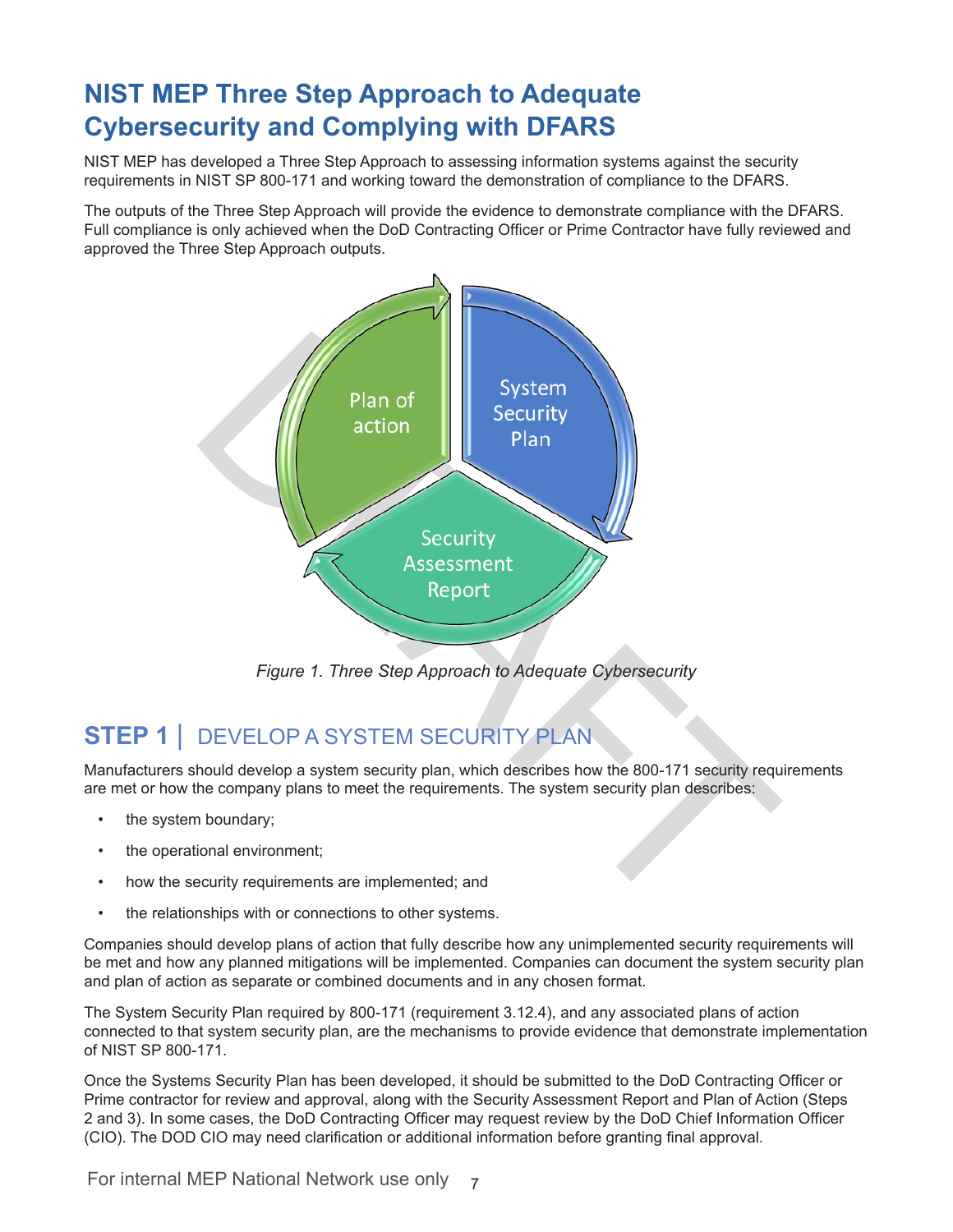A question frequently asked by companies is 'how do I know that what I've done meets the NIST SP 800-171 requirement?" If there is any concern, a company can include that portion of the system security plan with its technical proposal. The System Security Plan should describe how security requirements are implemented. Elements of the system security plan may also inform a discussion of risk between the contractor and requiring activity/program office.

The System Security Plan should also be used to identify situations where elements of the NIST SP 800<sup>171</sup> requirements cannot practically be applied, or when events result in short- or long-term issues that must be addressed by assessing risk and applying mitigations. The System Security Plan is used to describe any exceptions to the requirements to accommodate special circumstances (e.g., medical devices), any individual, isolated or temporary deficiencies based on an assessed risk or vulnerability per NIST SP 800-171 security requirements 3.11.1 and 3.12.1, and plans of action as provided by security requirement 3.12.2, to correct deficiencies and reduce or eliminate vulnerabilities.

# **STEP 2** | CONDUCT THE ASSESSMENT AND PRODUCE A SECURITY ASSESSMENT REPORT

Manufacturers should develop a plan for conducting the security requirements assessment and follow

their plan to conduct the assessment of their system against the security requirements in SP 800-171. The Handbook provides a step-by-step guide to assessing a manufacturer's information system against the security requirements in NIST SP 800-171.

The results of the security control assessments are documented in Security Assessment Report Security Assessment Reports include information from assessors necessary to determine the effectiveness of the security employed in the information system. The Security Assessment Report provides important information to company management on determining cybersecurity risks.

Companies may choose to develop an assessment summary from the detailed findings that are generated by assessors during the security control assessments. An assessment summary can provide an abbreviated version of a Security Assessment Report focusing on the highlights of the assessment, synopsis of key findings, and recommendations for addressing weaknesses and deficiencies in the security assessed.

The results of security control assessments ultimately influence security control implementations, the content of security plans, and the respective plans of action.

## **STEP 3** | PRODUCE A PLAN OF ACTION

CONDUCT THE ASSESSMENT AND PRODUCE A SECURIT<br>
ENT REPORT<br>
FORT ENT REPORT<br>
And develop a plan for conducting the security requirements assessment and follow<br>
duct the assessment of their system against the security require Once the assessment has been completed and the Security Assessment Report developed, assessor findings should be reviewed and the risk of noted weaknesses and deficiencies evaluated. Company management should review the effectiveness of the security requirements and determine/initiate appropriate response actions. The Plan of Action should be developed or updated in the case of repeat assessments. Based on the Plan of Action, the System Security Plans may need to be reviewed and updated.

A small manufacturer should develop plans of action that describe how any unimplemented security requirements will be met and how any planned improvements will be implemented. The Plan of Action should include detailed milestones used to measure progress.

Companies can document the system security plan and plan of action as separate or combined documents and in any chosen format.

Once the Systems Security Plan, Security Assessment Report and Plan of Action have been developed, they should be submitted to the DoD Contracting Officer or Prime contractor for review and approval. In some cases, the DoD Contracting Officer may request review by the DoD Chief Information Officer (CIO). The DoD CIO may need clarification or additional information before granting final approval.

For internal MEP National Network use only